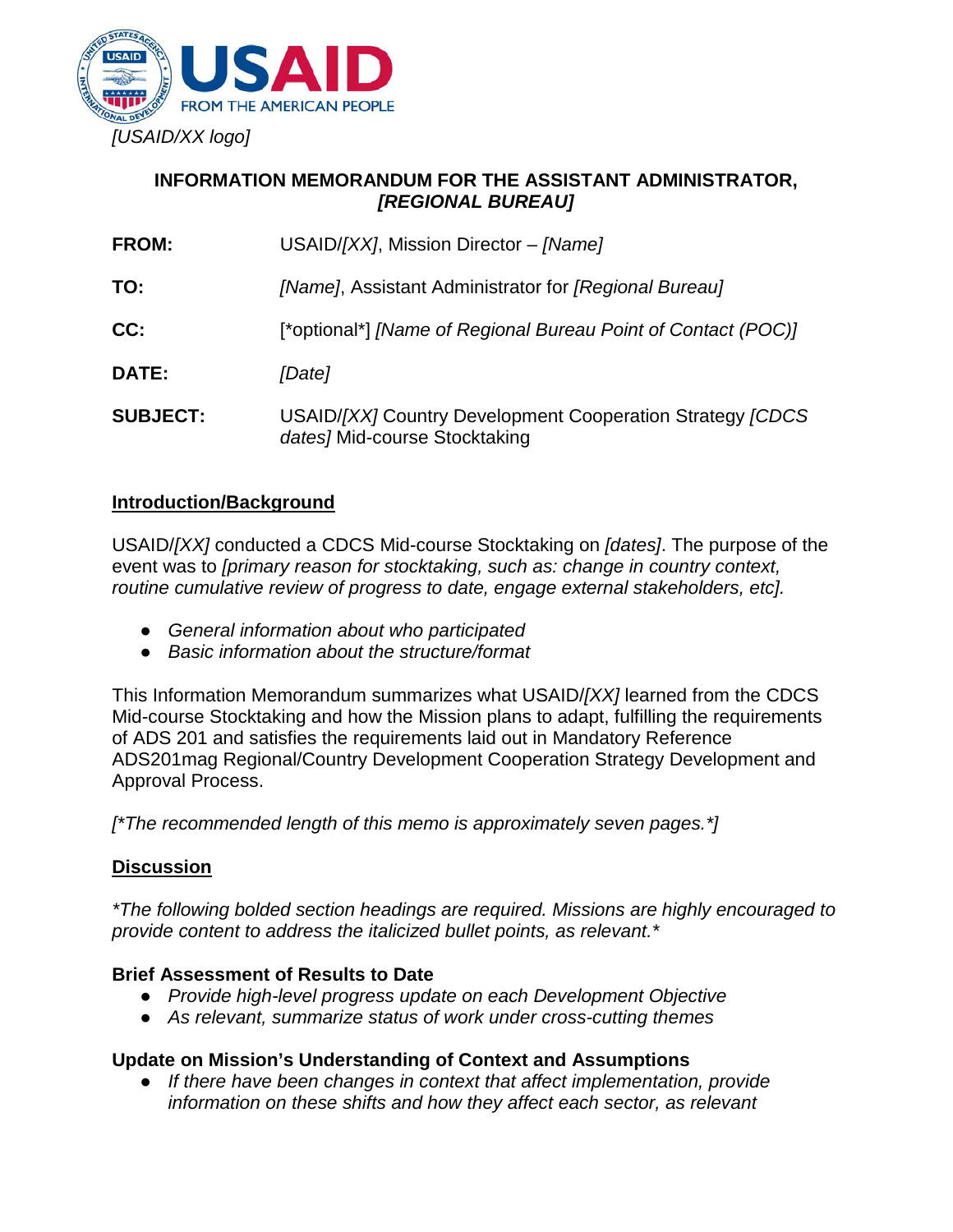- *State whether or not the assumptions in the CDCS still hold true*
	- *If applicable, state the revised assumptions*

#### **Review and Revalidation of the CDCS Development Hypotheses and Results Framework**

- *If there were any changes to the Goal, Development Objective(s), Intermediate Results (IRs) and Sub-Intermediate Results (Sub-IRs) as result of the stocktaking, provide the original and modified results statement(s)*
- *If the changes in the country context alter the results the Mission plans to achieve, explain how these impact relevant development hypotheses (see above)*
- *If assumptions changed (see above) explain how these changes impact relevant development hypotheses*

## **Plan for Adapting Strategy Implementation**

- *Provide a high-level summary of course corrections for each Development Objective; if explanations are lengthy, consider using an annex to cover the details*
- *If adaptations will take place through new project design and/or procurements, as appropriate and to the extent the specifics are known, include a brief reference*

#### **Management Adjustments to Improve Implementation**

● *Explain how management structures and/or processes will need to change to support decisions made about the way forward*

#### **Information on Shifts in the Mission's Budget**

● *Explain how budget shifts might affect the scope and implementation of future programming* 

#### **Significant New Learning for Sharing Within and Beyond the Agency**

- *New perspectives about the development context*
- *Analytic and evaluation findings*
- *Best practices/methods for stocktaking*

# **Authority**

ADS 201.3.2.18.B Learning and Adaptive Management During Implementation outlines mandatory and recommended procedures for CDCS Mid-course Stocktaking including the requirement for Missions to submit documentation of the process to the relevant Regional Bureau.